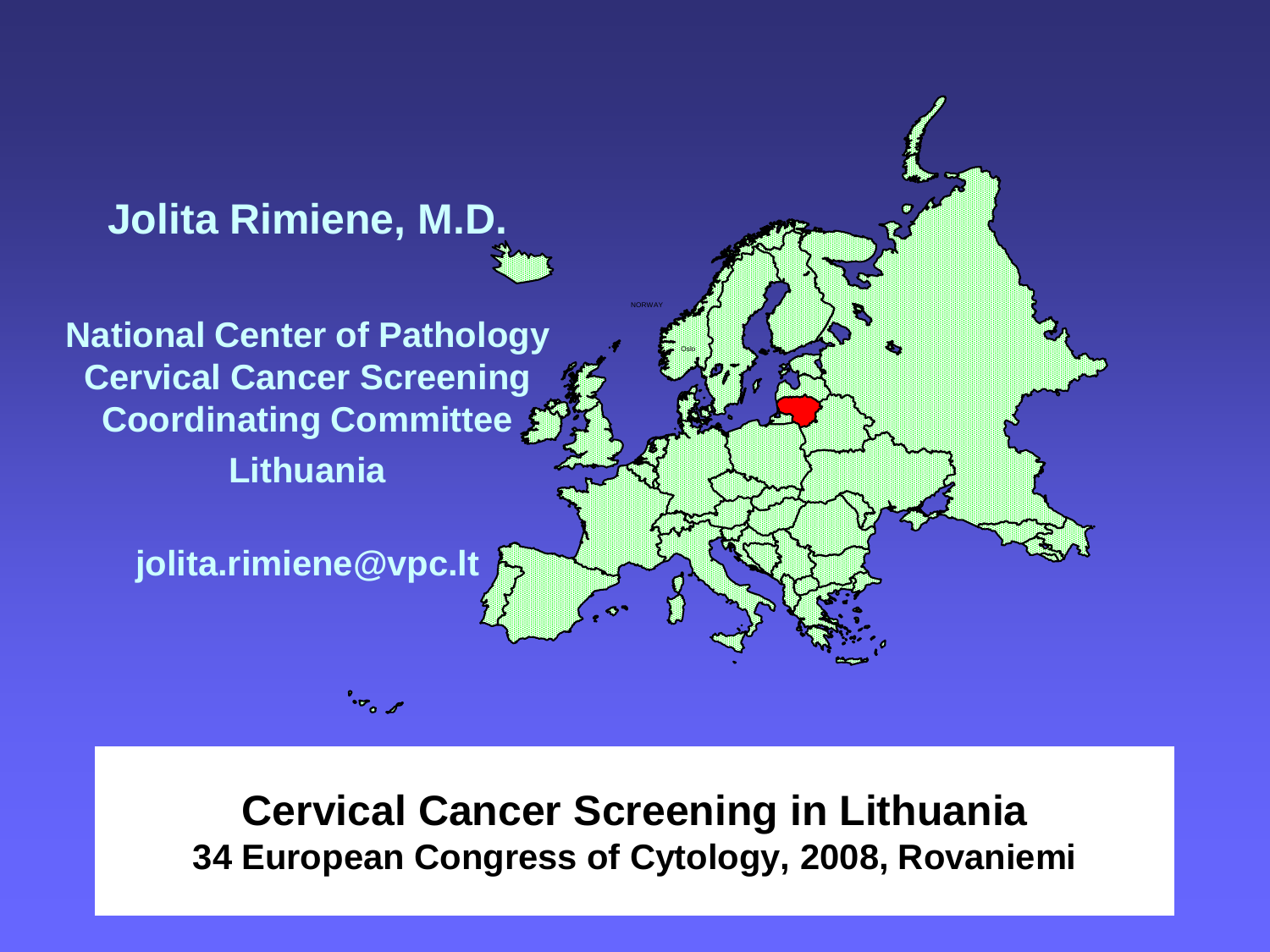#### **Epidemiological situation: cancer incidence among women in Lithuania 2005**



*No of cases -7213*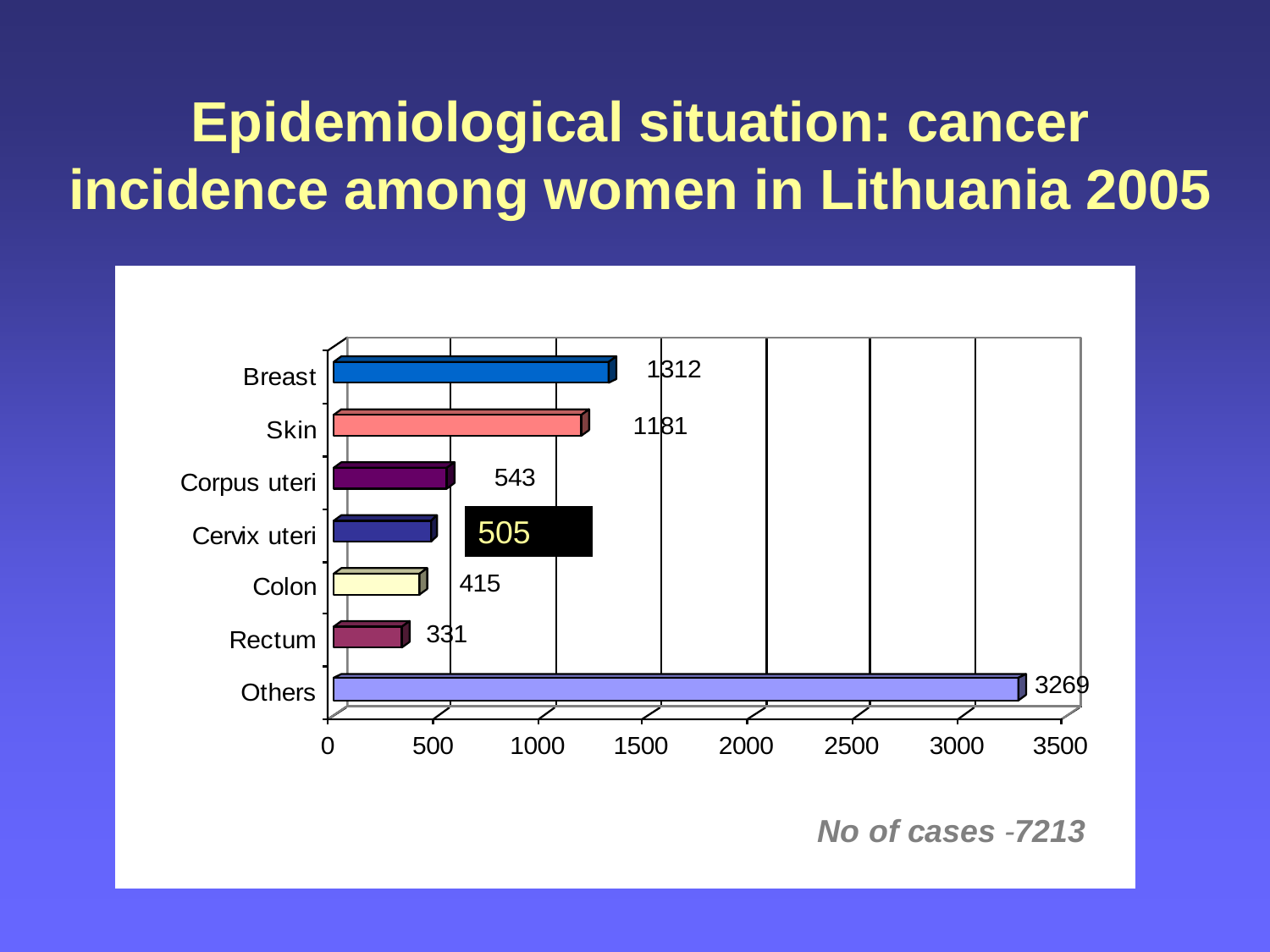#### **Incidence and mortality rates of cervical**  cancer in Lithuania 1992-2003



|                                                                                             | $1$ can or $q$ and $q$ in $q$ is not |                                                                                   |  |  |  |  |  |  |  |  |
|---------------------------------------------------------------------------------------------|--------------------------------------|-----------------------------------------------------------------------------------|--|--|--|--|--|--|--|--|
|                                                                                             |                                      |                                                                                   |  |  |  |  |  |  |  |  |
|                                                                                             |                                      | 1992   1993   1994   1995   1996   1997   1998   1999   2000   2001   2002   2003 |  |  |  |  |  |  |  |  |
| Incidence   17.3   17.8   20.4   18.7   20.7   21.9   23.8   23.6   24   26.3   25.3   25.2 |                                      |                                                                                   |  |  |  |  |  |  |  |  |
| Mortality   9.8   11   11.3   11.1   10.4   12   11.7   11.5   13.3   12.2   15   12.8      |                                      |                                                                                   |  |  |  |  |  |  |  |  |
|                                                                                             |                                      |                                                                                   |  |  |  |  |  |  |  |  |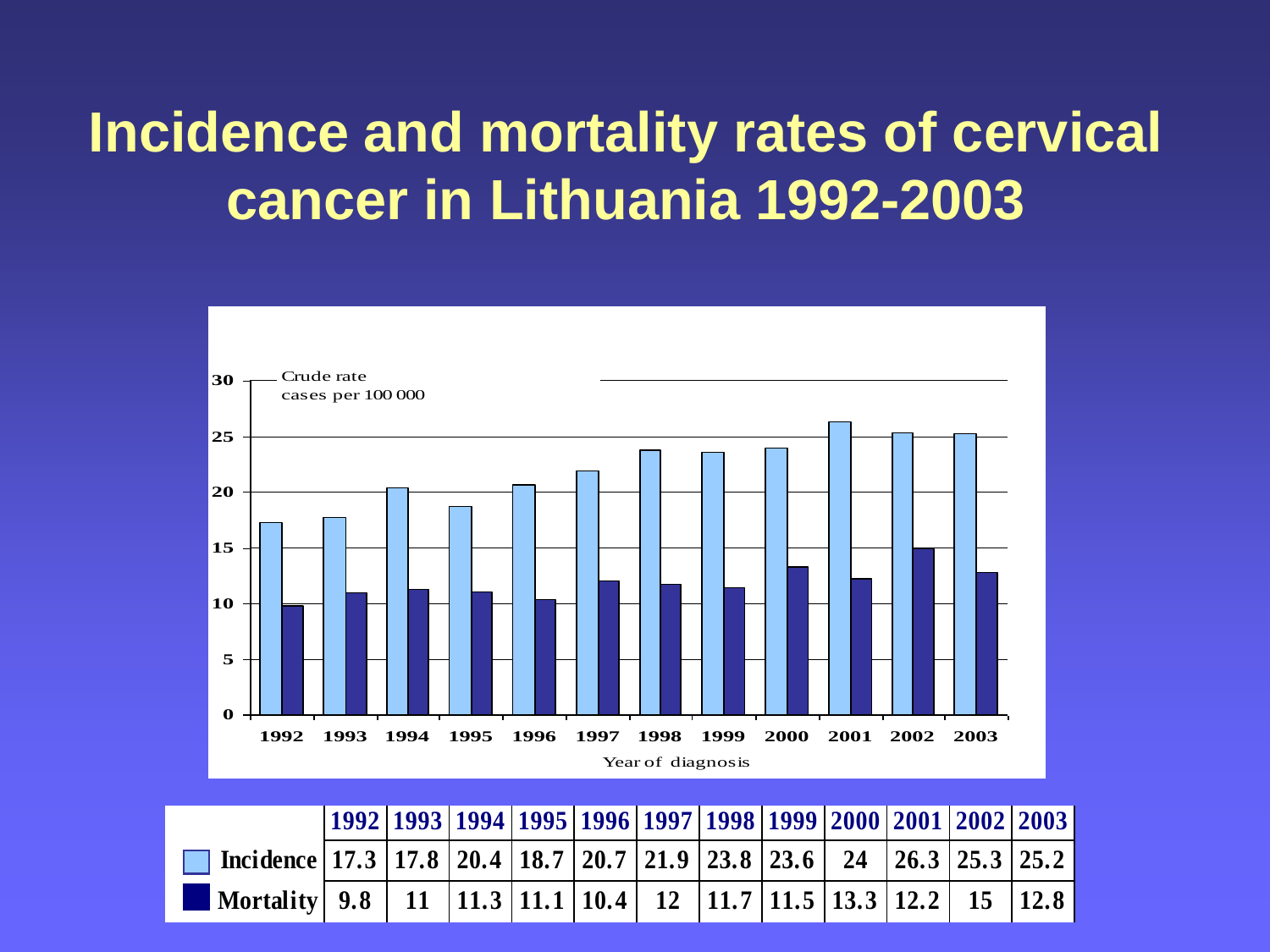## **Cervical cancer in Lithuania: distribution by age of new cases, 2003**

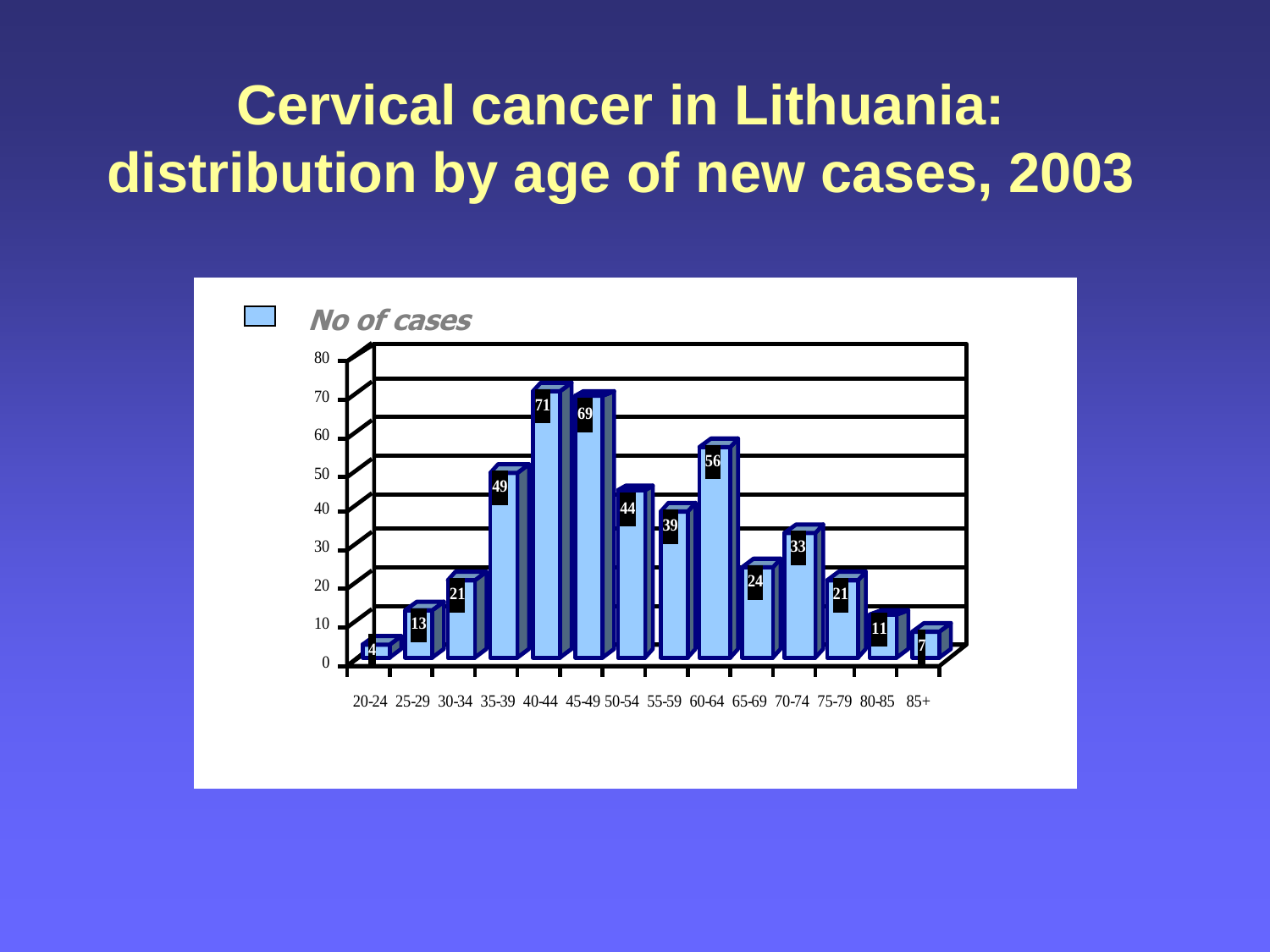#### **Cervical cancer target of national screening programme**



#### •Reduction of mortality by 15%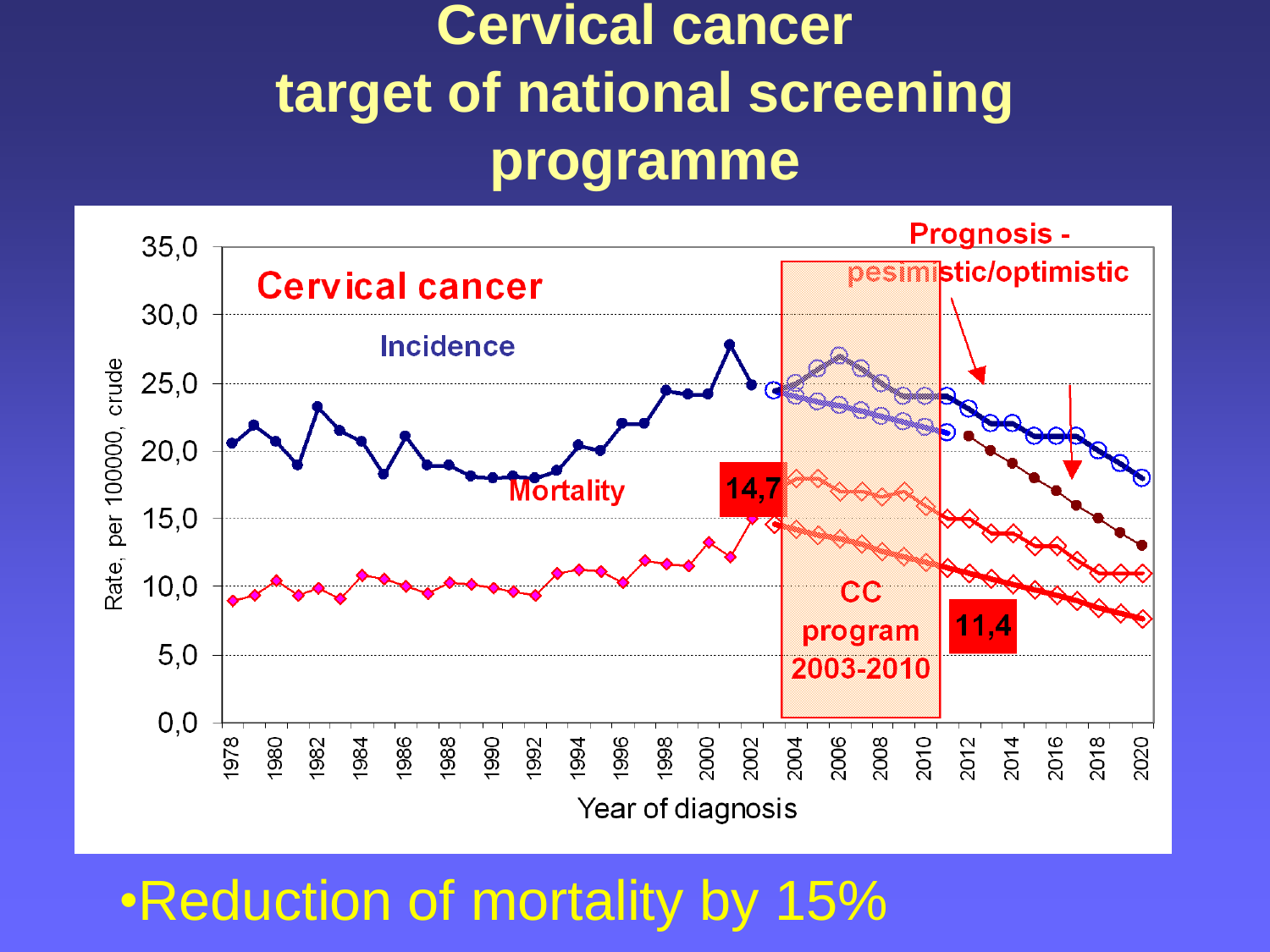#### **Cervical cancer screening programme Lithuania – population – selected features**

- **Total population 3,4 million**
- **Urban - 67% , rural 33%**
- **Income level (GNP) – 5200 USD**
- **Average size of family – 3,18**
- **Life expectancy**
	- **Male - 67 yr Female – 72 yr**
- **Cars – 1 million (one car per family)**
- **Mobile phones – 3,4 million (one per capital)**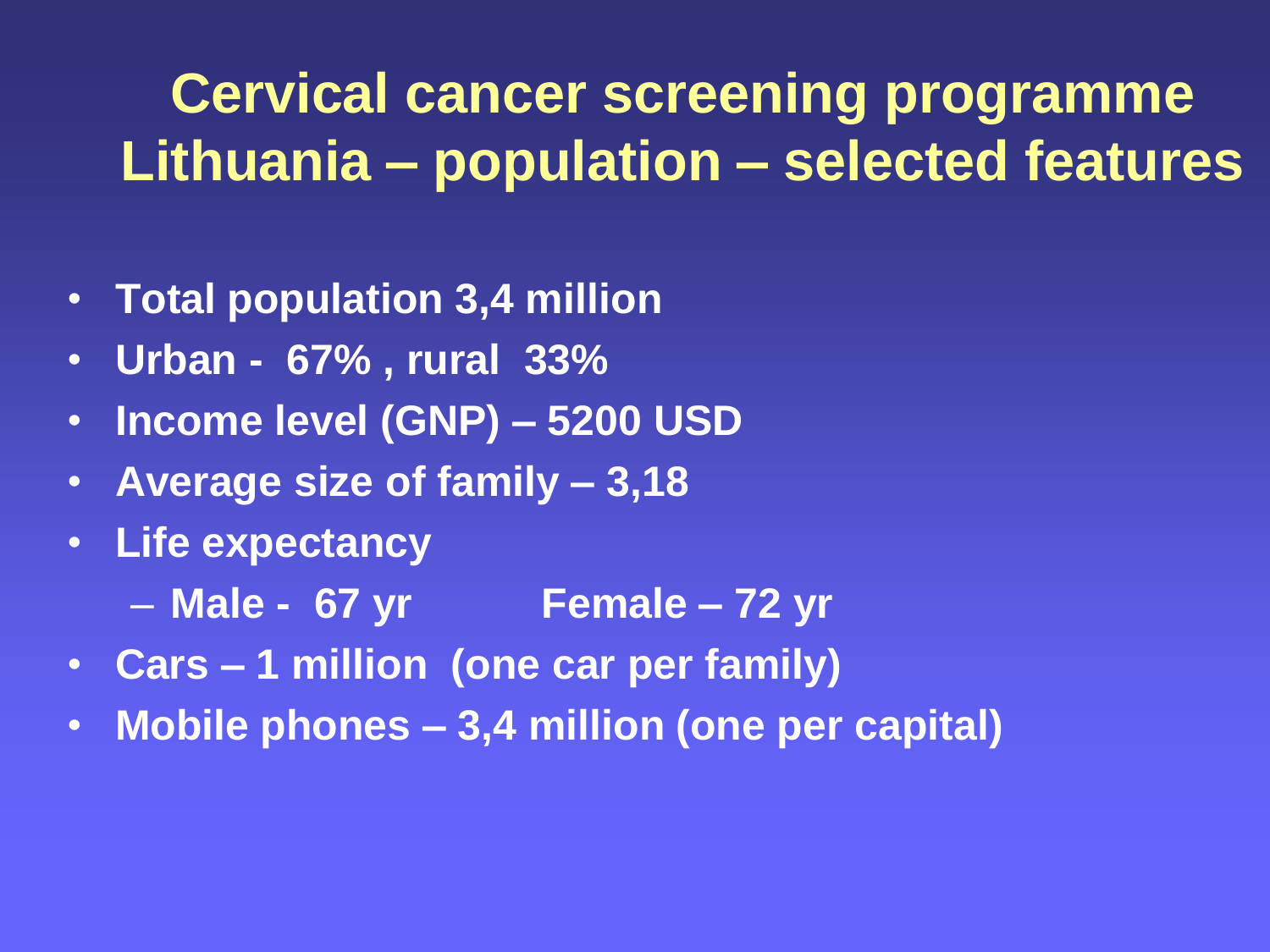## **The guidelines for screening and policy recommendations**

- **Screening age-25-60 years.**
- **Screening interval-3 years.**
- **Screening test – free of charge.**
- **Screening test -conventional Pap with Bethesda 2001 for reporting.**
- **Primary heath care centers are reimbursed for invitation of women and Pap smear taking.**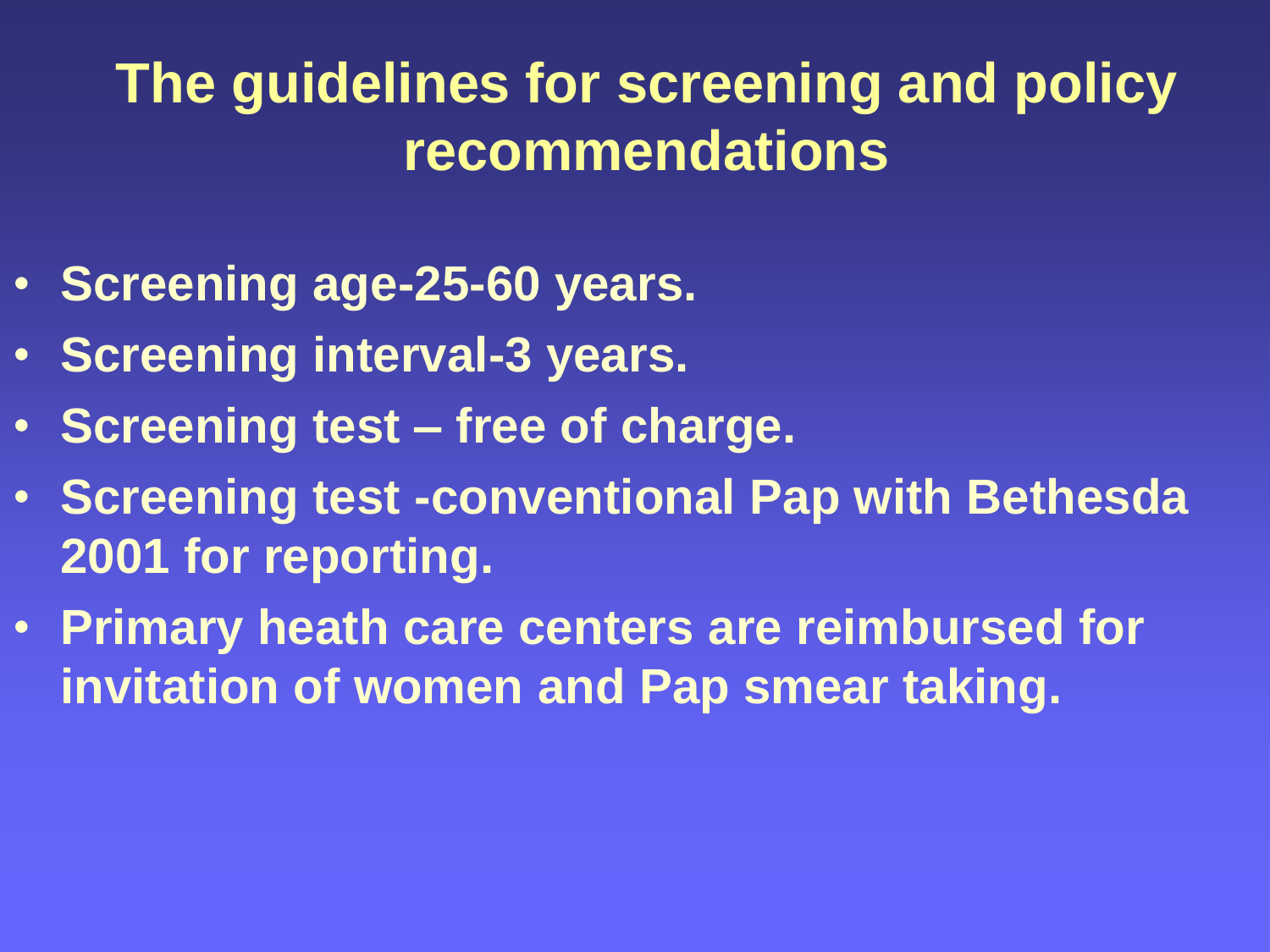## **Cervical cancer screening programme in Lithuania**

- **Pap smears are investigated in 10 pathology departments from different country regions, which have license to practice in cytopathology.**
- **408 of 438 primary healt care centers participated in the programme.**
- **The programme is coordinated by Coordinating Committee.**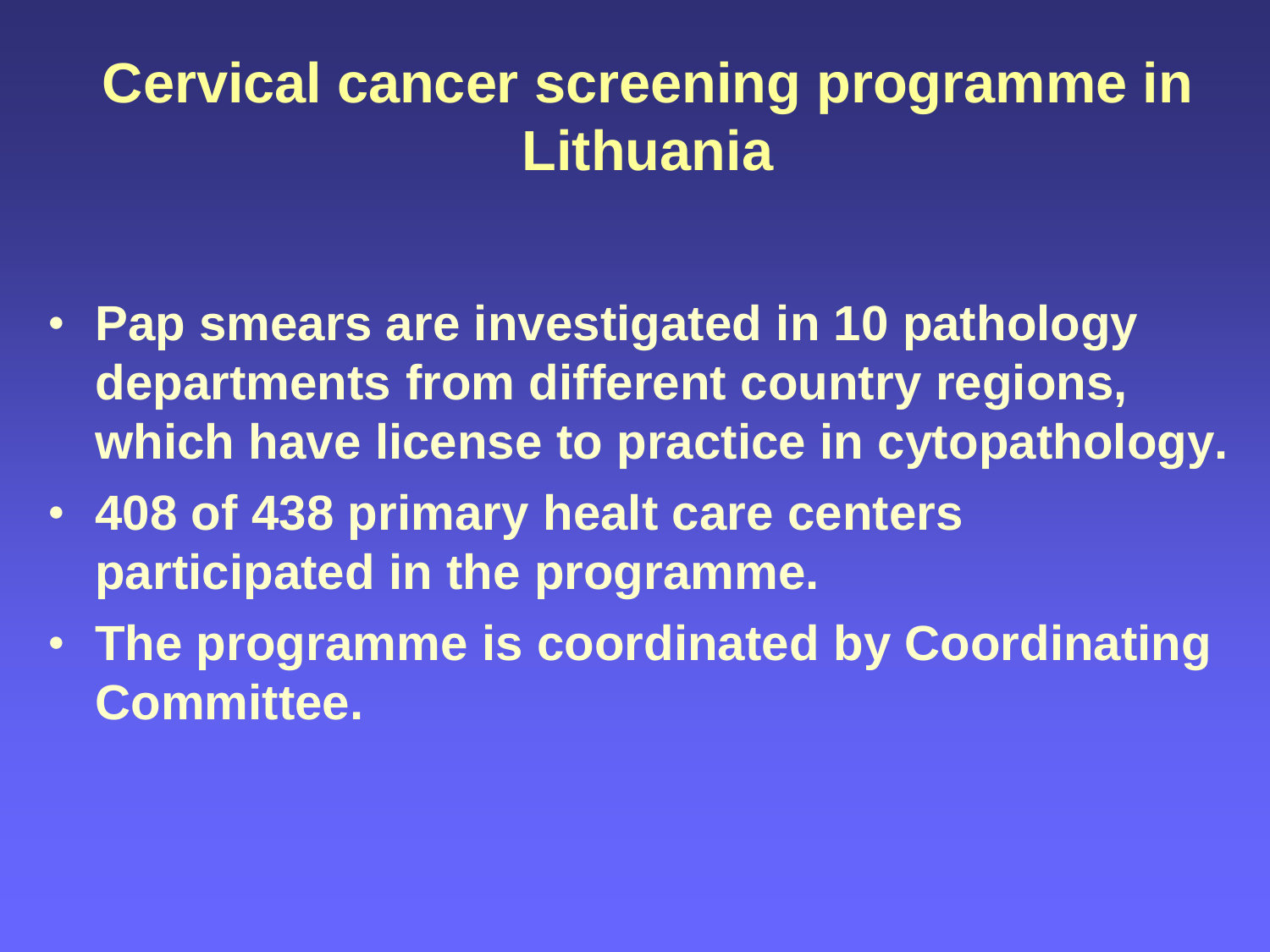#### **Cervical cancer screening programme: women and data management**

#### • **Methods** • **Organization:**

- **5 regional State Patient Funds are responsible to manage contracts with primary healt centers (PHCC).**
- **The PHCC (more than 350 around the country) are responsible to join the screening programme and to implement the screening procedures**
- **The visit of the women to PHCC in Lithuania is free of charge if she is registered with the PHCC.**
- **The system is followed by the help of State Patient Found and does not allow simultaneous registrations of a women at different centers.**
- **Each GP is supposed to serve 1500- 2500 of population.**

#### • **PAP smears**

- **According to the guidelines, the PHCC is responsible to take the PAP smear.**
- **The GP's provides information to the woman about the screening programme during visits to center or at home.**
- **10 pathology laboratories around the country are certified to assess the PAP smears.**



•**The nation wide organized cervical screening was implemented along the state insurance based health care system. It is suggested to be a reasonable approach for cervical cancer screening**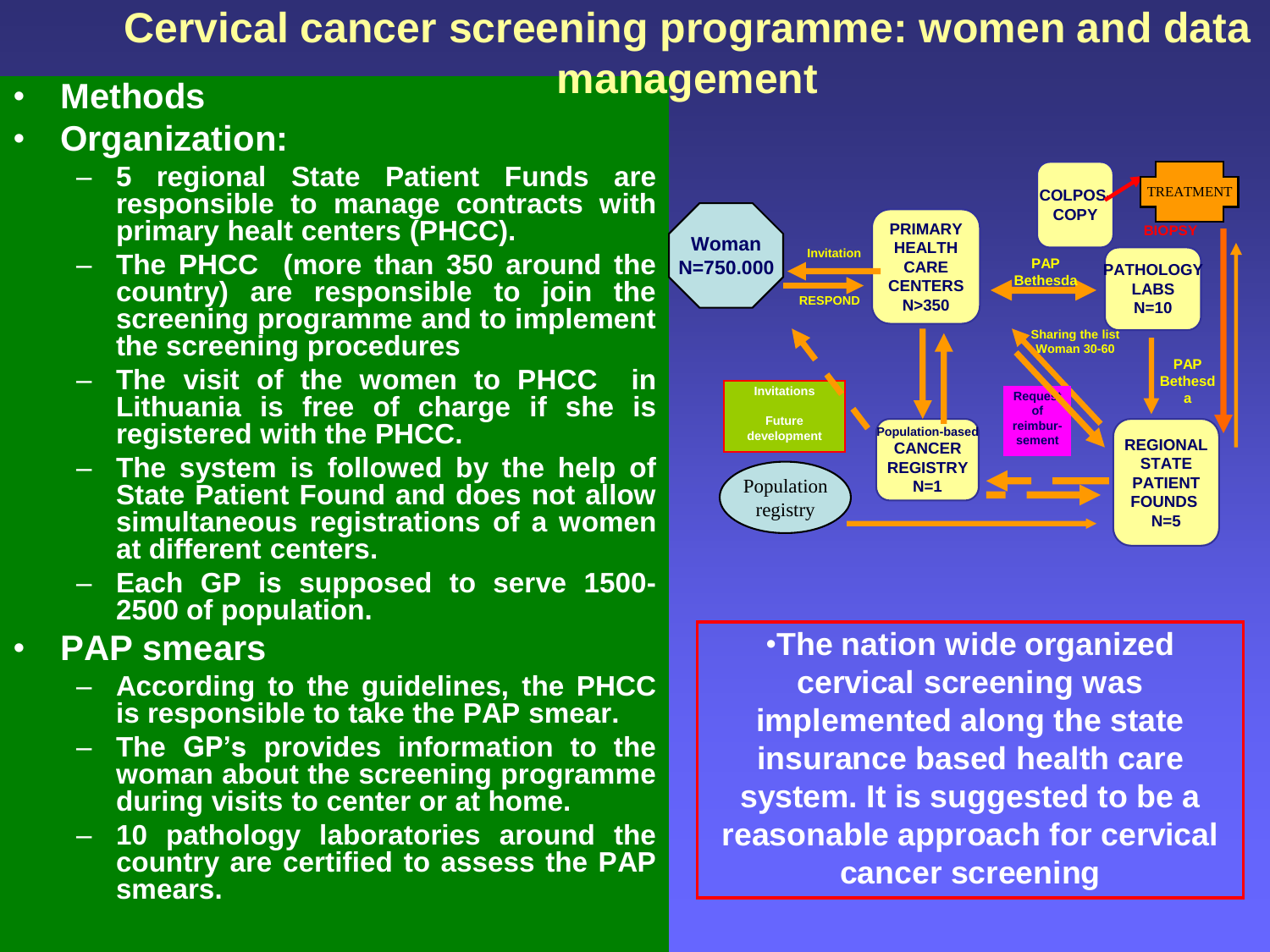#### **National screening programme Results**

**The implementation of nation wide organized cervical screening along the state insurance based health care system was the new and reasonable approach for cervical cancer screening in the country having low health economy resources.**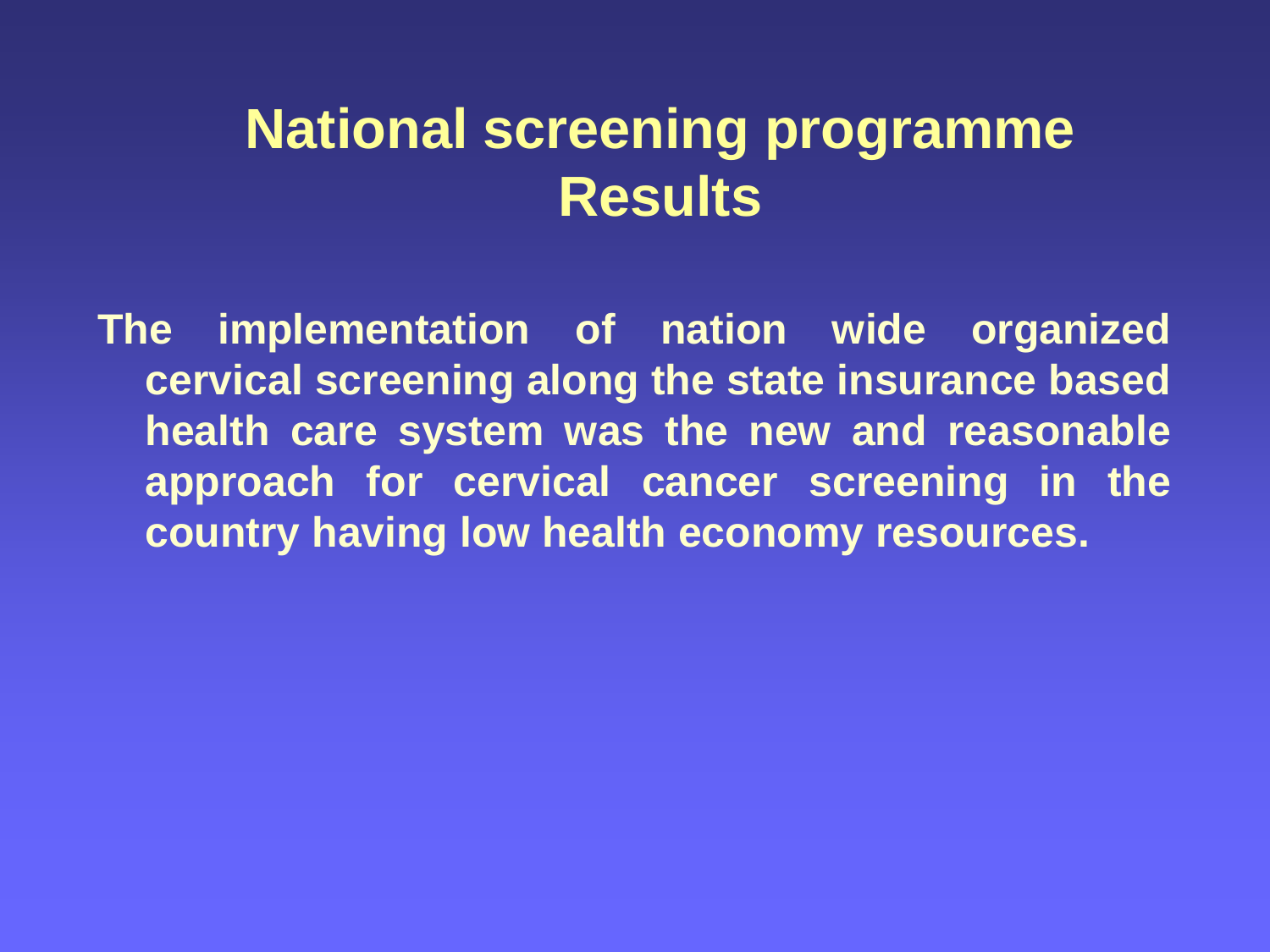## **Primary health care centers participation in the programme (2004-07-01 – 2007-06-30)**

**52,8 % (401 554) of invitations were sent during 3 year period; 54,8 % (333 282) Pap tests were performed from the expected 80% ;**

|                 | Proportion of invitation and number of the<br>women |           |           |               |  |  |  |  |
|-----------------|-----------------------------------------------------|-----------|-----------|---------------|--|--|--|--|
|                 | $>80,0$ proc.                                       | 79,9-50,0 | 49,9-30,0 | $<30,0$ proc. |  |  |  |  |
| Number of PCC   | 84 (76)                                             | 149       | 112       | 72            |  |  |  |  |
| Number of women | 62256                                               | 373813    | 236538    | 70797         |  |  |  |  |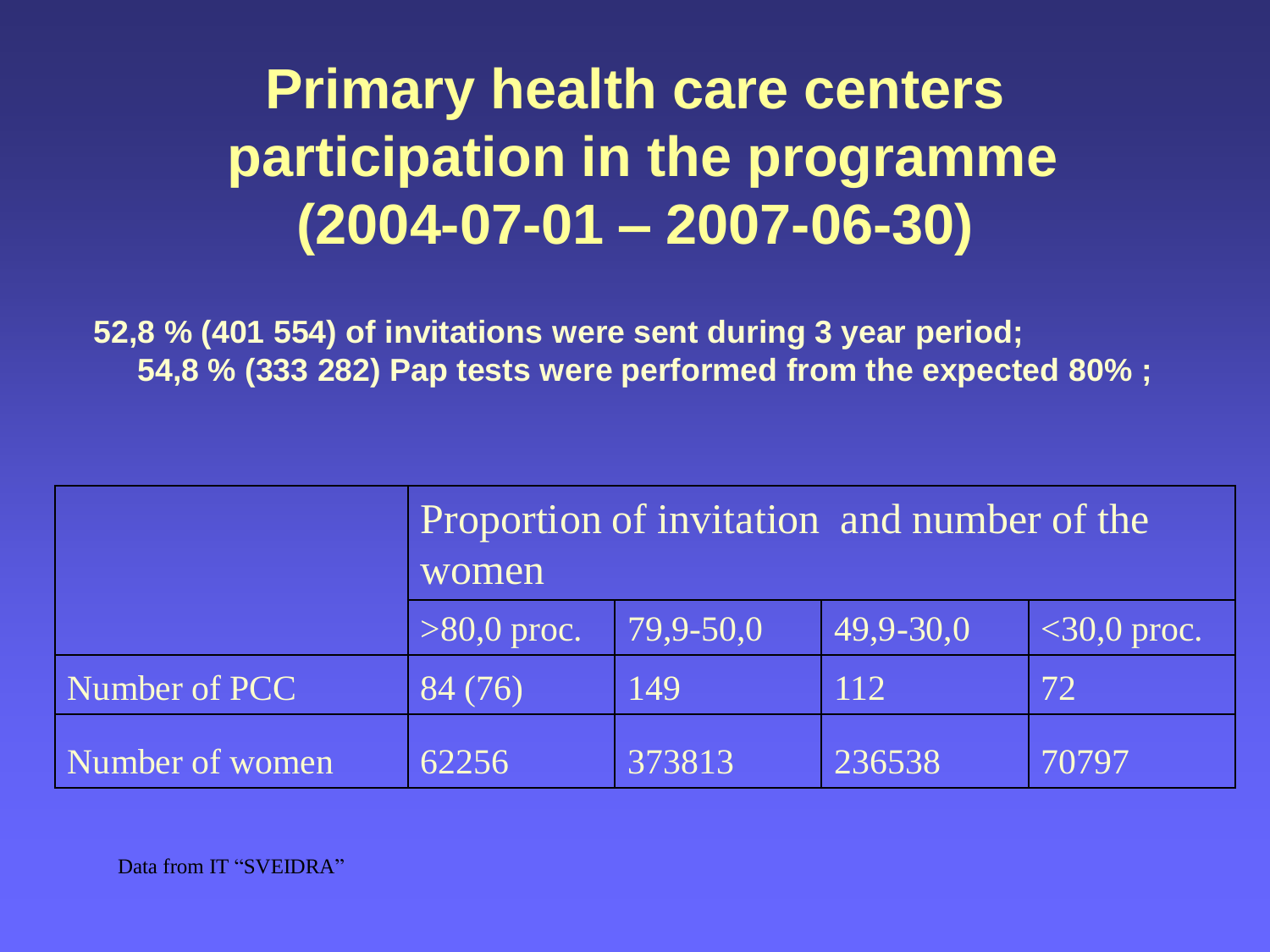# **The volume of Pap tests during the first 3 year period**



| Year                | 2004<br>(II half-year) | 2005    | 2006   | 2007<br>(I half-year) | Total   |
|---------------------|------------------------|---------|--------|-----------------------|---------|
| Number of Pap tests | 62 071                 | 145 472 | 86 849 | 37 660                | 332 056 |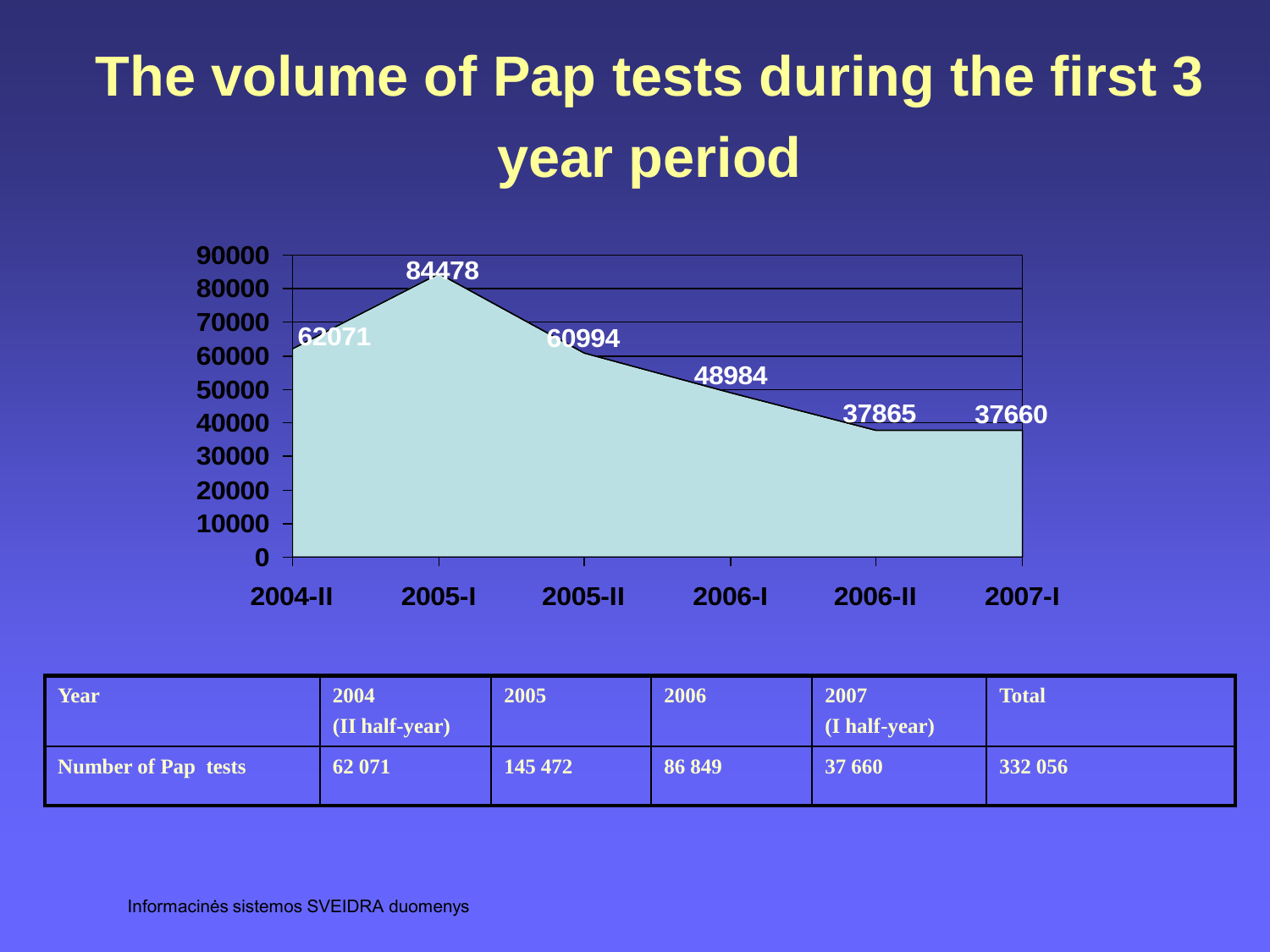## **Significant cytological lesions during the 2004-2007 progamme period**



| <b>HSIL</b>   | 551       | 1548 | 1122 | 519             | 3740 |
|---------------|-----------|------|------|-----------------|------|
| <b>Cancer</b> | <b>41</b> | 79   | 67   | $\overline{22}$ | 209  |

According IT "SVEIDRA" data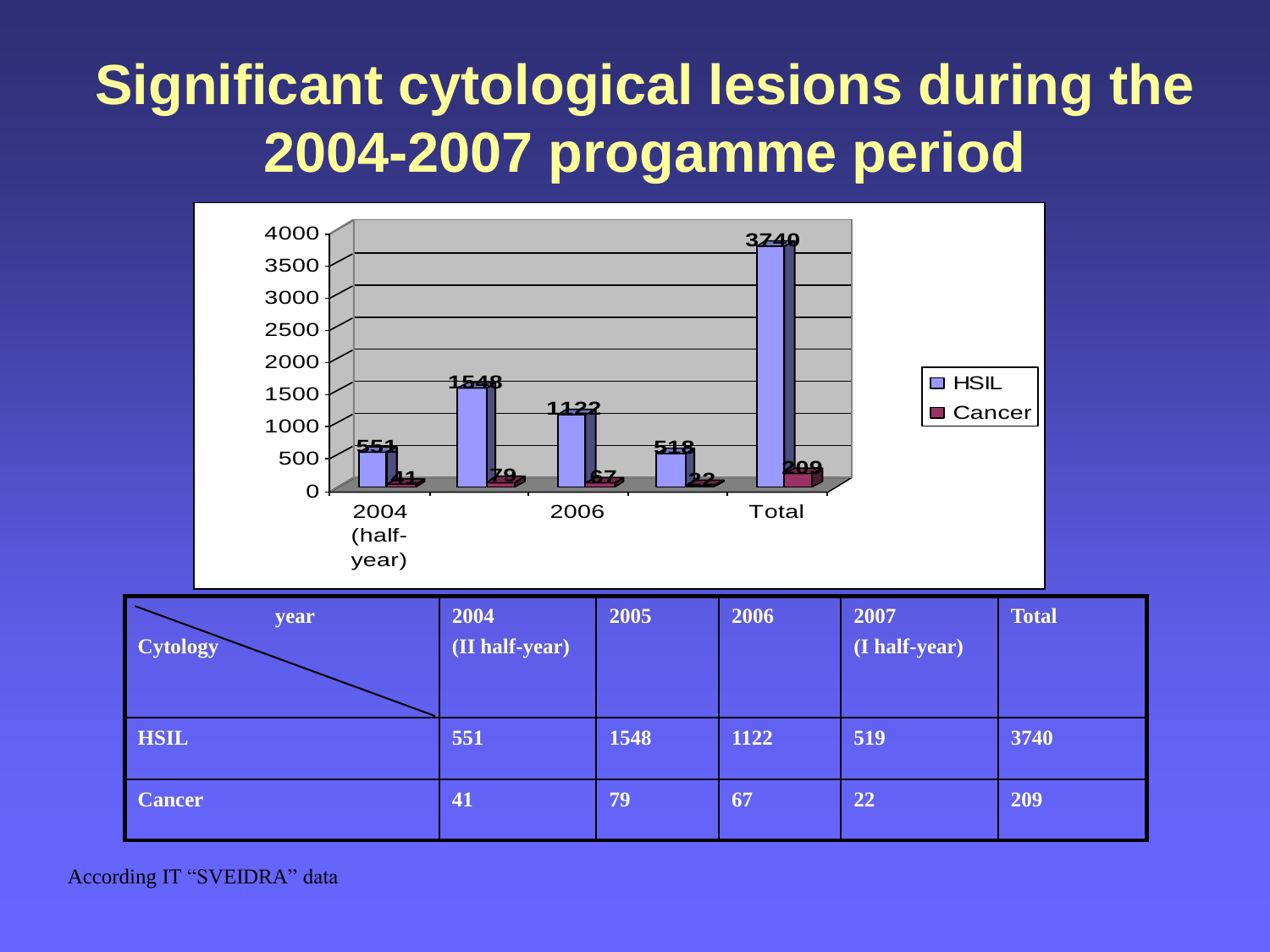#### **Volume of Pap tests according women age**



| <b>Age</b>                          | 30-34 | 35-39 | 40-44 | 45-49 | 50-54 | 55-60 | <b>Total</b><br>$30 - 60$ |
|-------------------------------------|-------|-------|-------|-------|-------|-------|---------------------------|
| Number of<br>Pap                    | 51455 | 57898 | 61682 | 64129 | 50554 | 46194 | 331912                    |
| <b>Proportion</b><br>from all tests | 15,5  | 17,4  | 18,6  | 19,3  | 15,2  | 13,9  | 100,0                     |

**Data from "Sveidra**"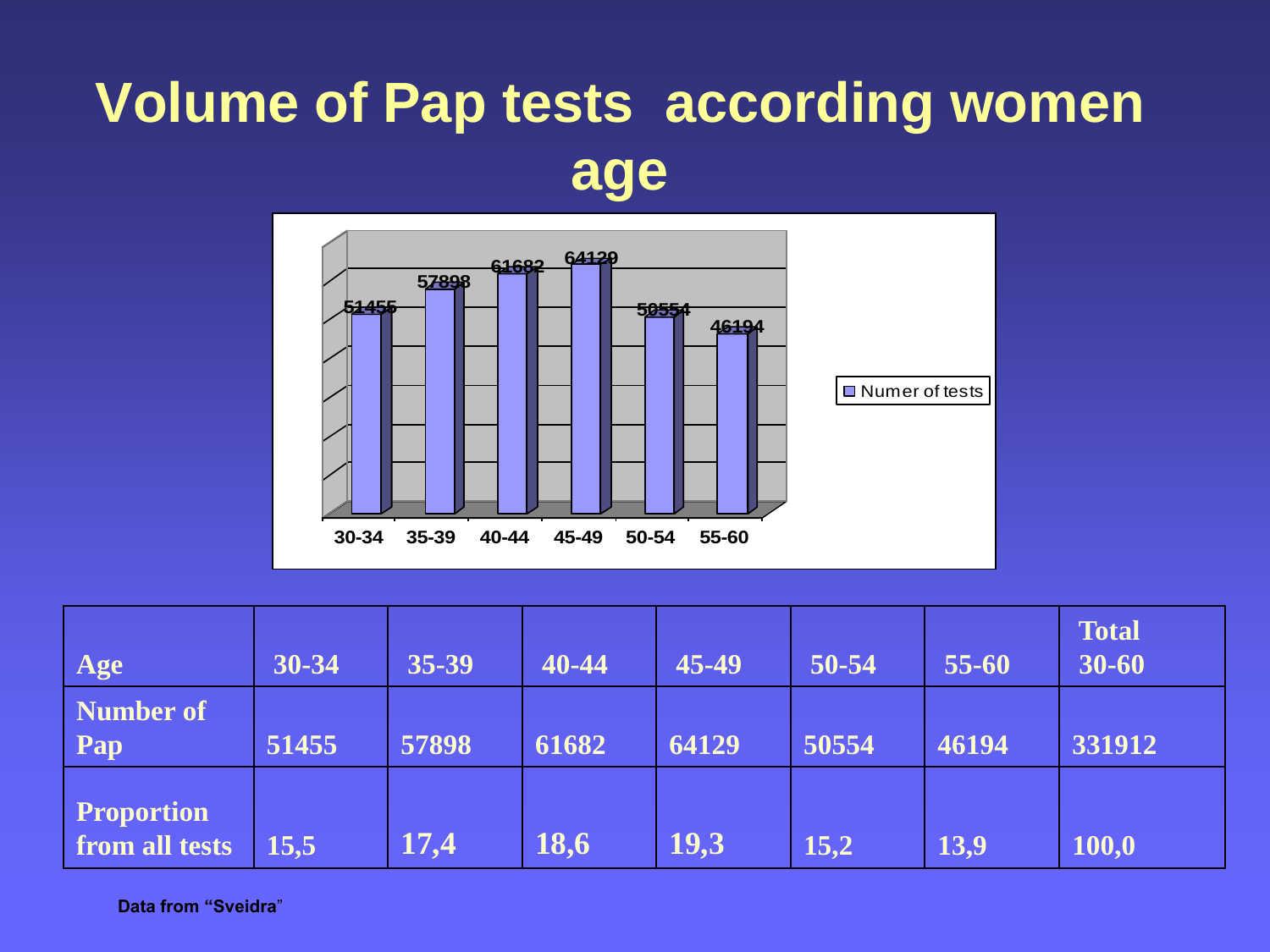#### **Variation of Unsatisfactory, LSIL,HSIL,ASC-US ratio according the pathology departments ( 2004-07-01 – 2007-06-30)**

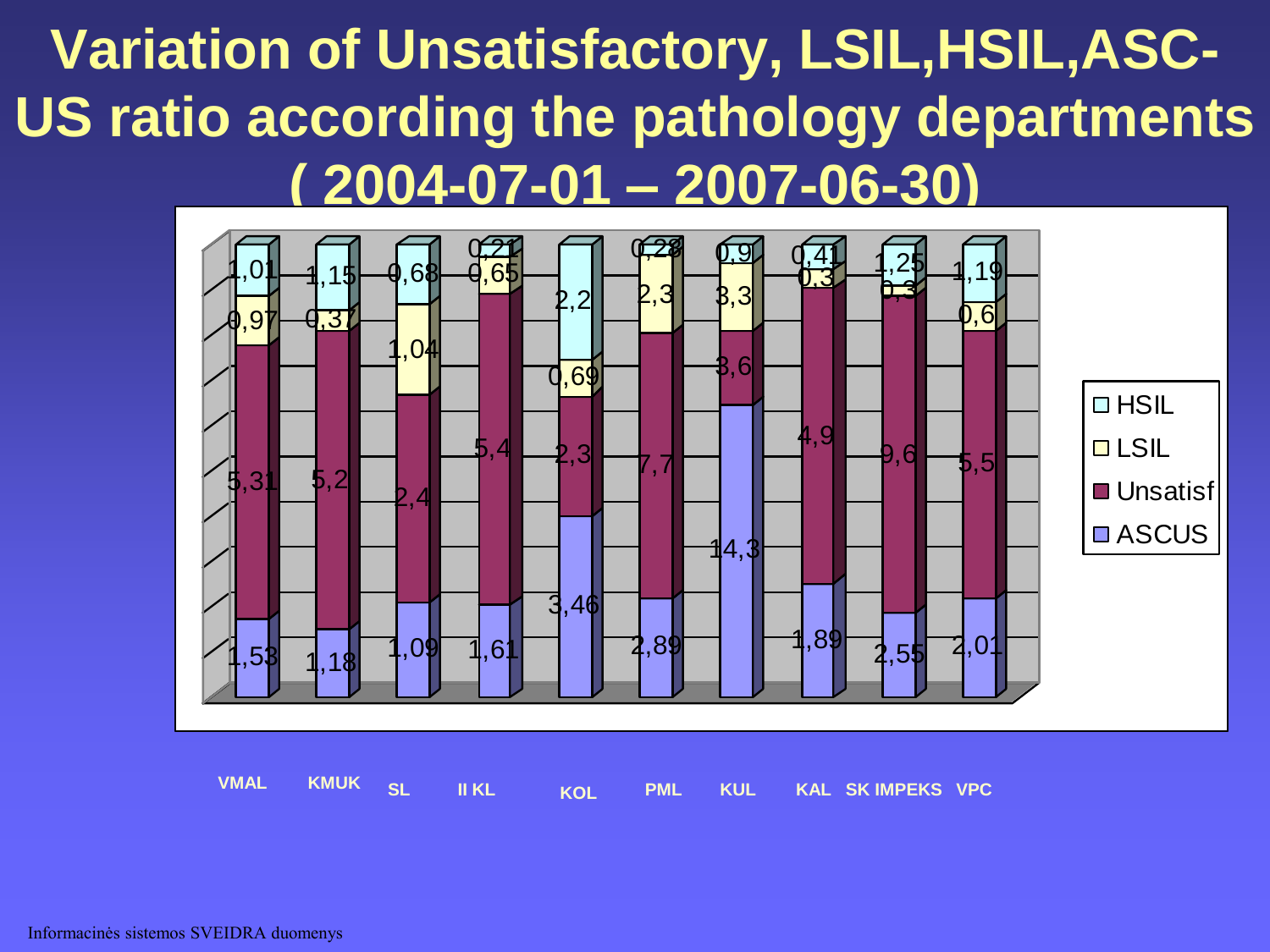## **Distribution of HSIL + according women age**

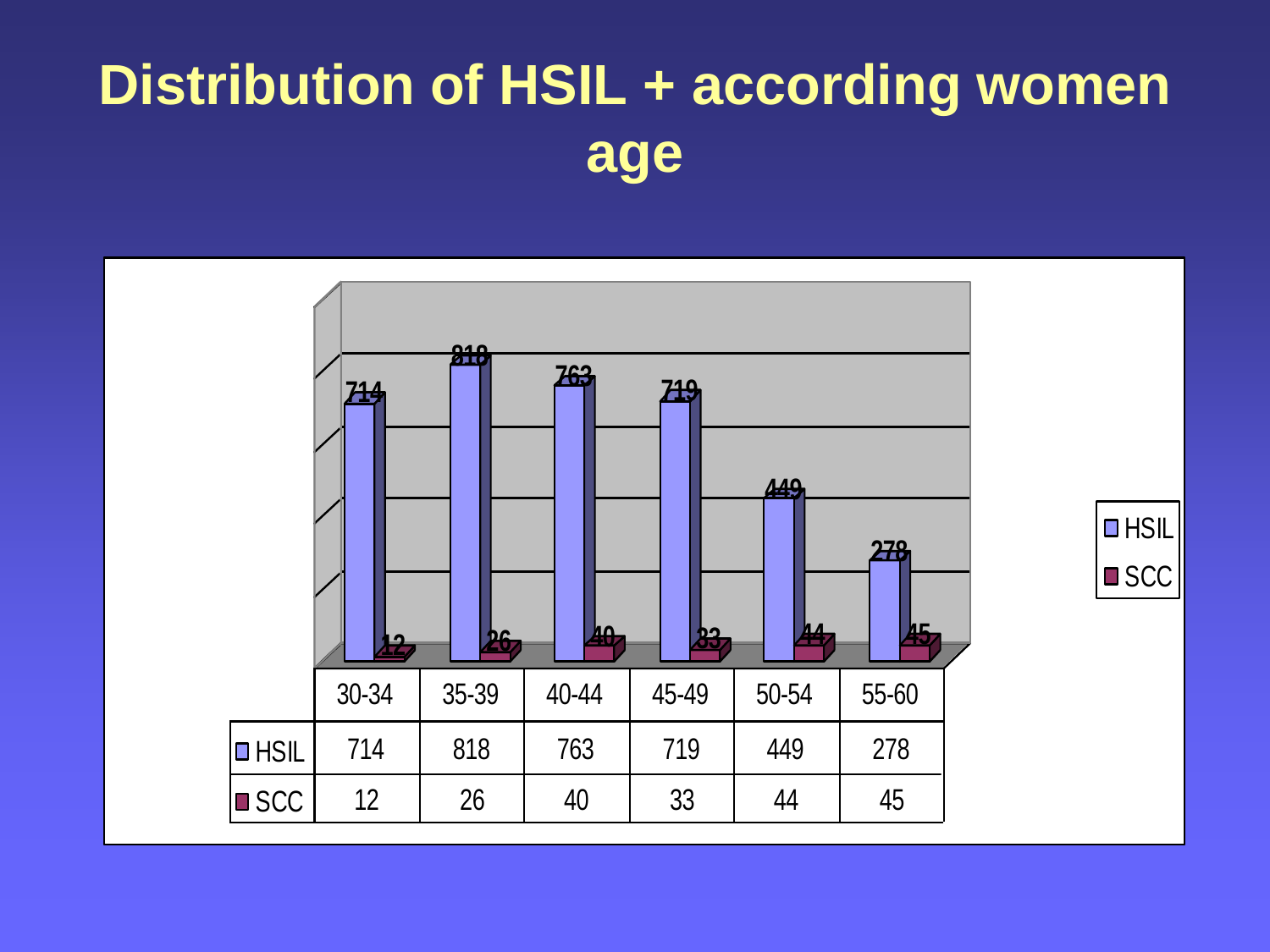## **Number of women with registered final diagnosis**

| Nr. | <b>Cytology</b> | Number of women with registered final diagnosis |                  |                 |              |                |  |  |
|-----|-----------------|-------------------------------------------------|------------------|-----------------|--------------|----------------|--|--|
|     |                 | <b>Benign</b><br><b>lesions</b>                 | <b>Dysplasia</b> | <b>CIN3/CIS</b> | <b>SCC</b>   | <b>Total</b>   |  |  |
| 1.  | <b>HSIL</b>     | 471                                             | 2781             | 1077            | 459          | 4788           |  |  |
| 2.  | <b>SCC</b>      | 16                                              | <b>101</b>       | 74              | 144          | 335            |  |  |
| 3.  | (ALS)           | $\overline{\mathbf{1}}$                         | $\overline{2}$   | 1               | $\mathbf{1}$ | $\overline{5}$ |  |  |
| 4.  | (AC)            | $\boldsymbol{0}$                                | $\overline{1}$   | 1               | $\mathbf{1}$ | $\overline{3}$ |  |  |
| 5.  | <b>Total</b>    | 488                                             | 2885             | 1153            | 605          |                |  |  |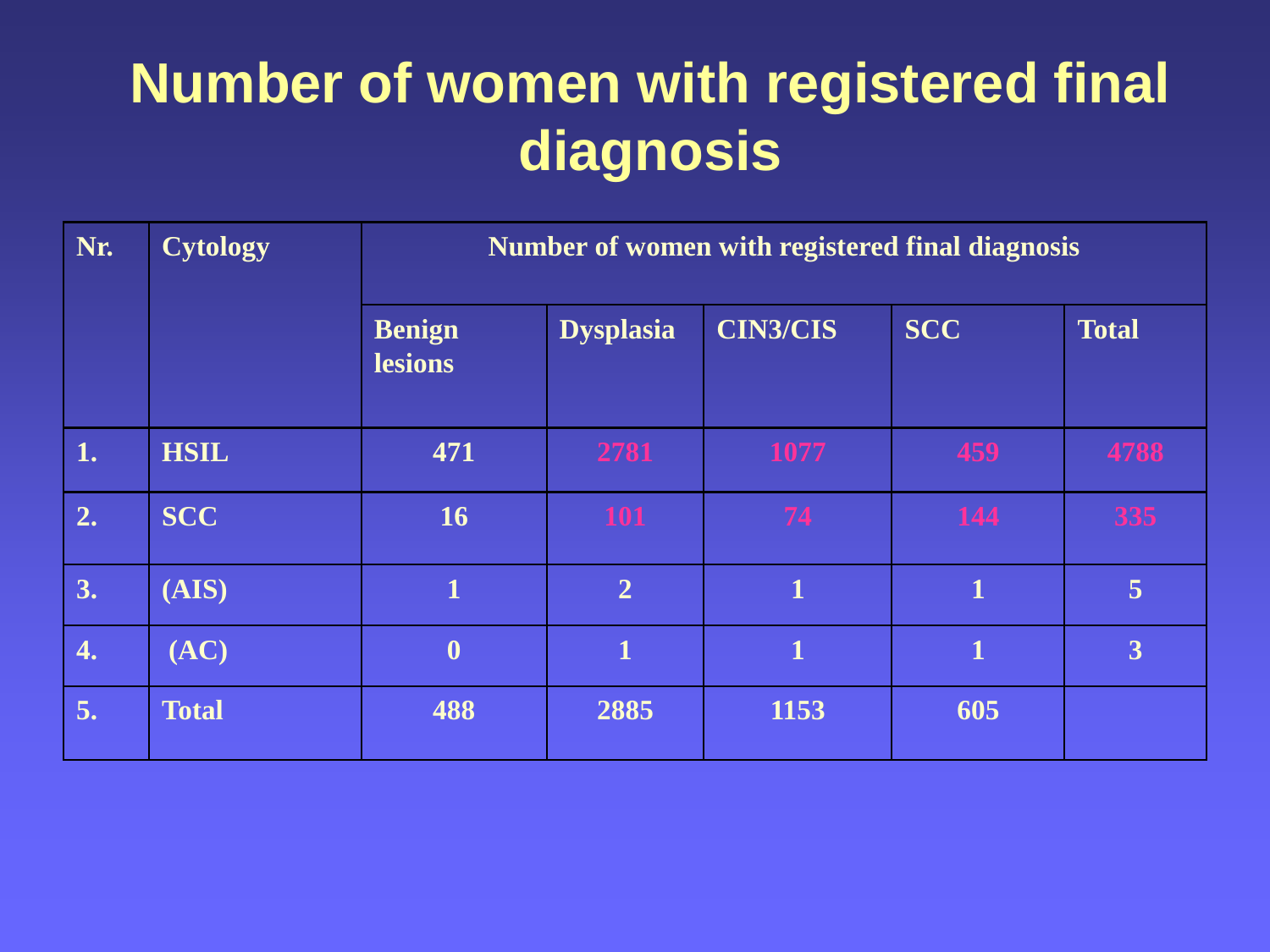#### **The cervical cancer and Ca in situ cases**

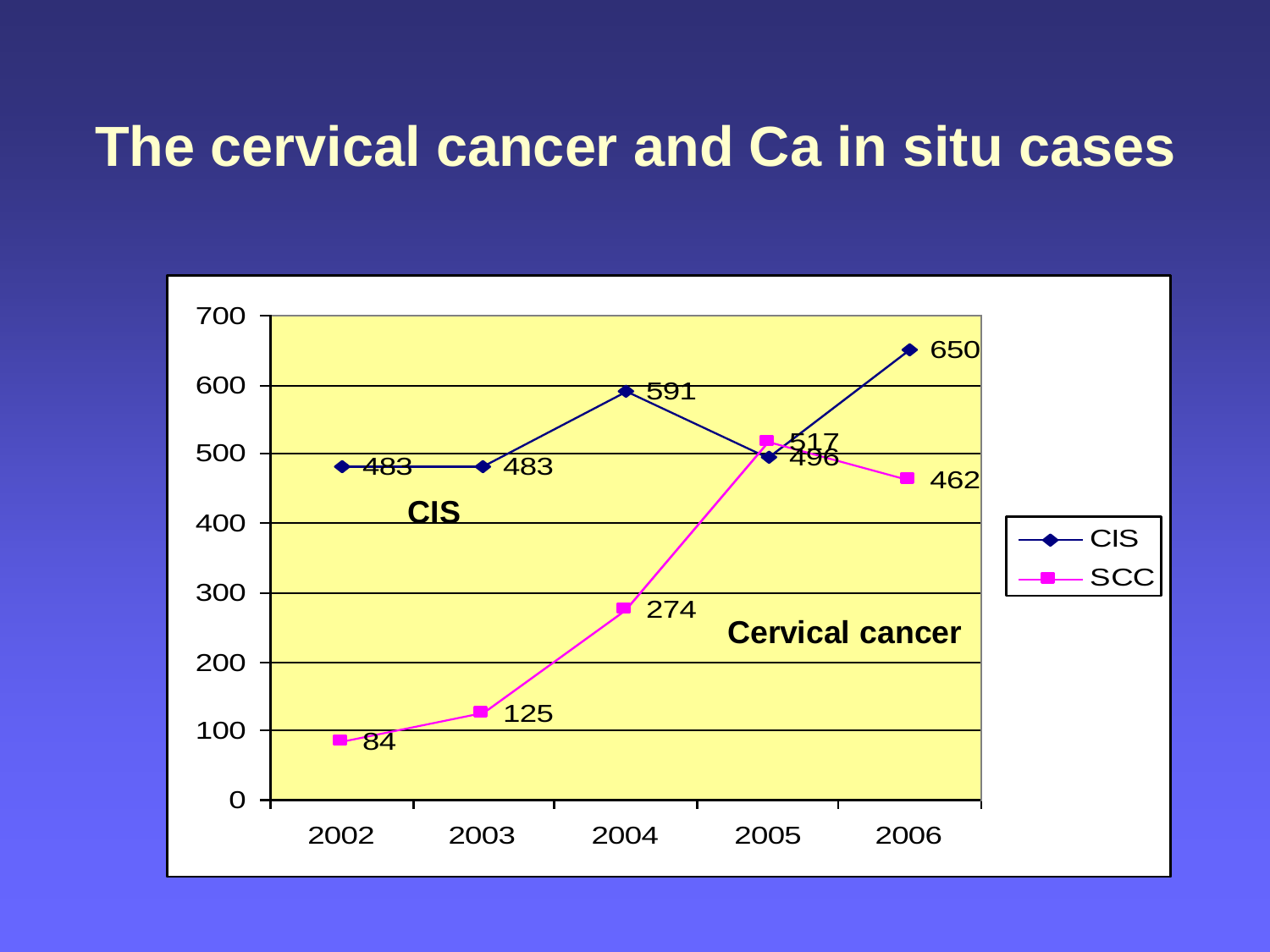# **Cervical cancer (CC)**

| Year | <b>CC new</b><br>cases | $I$ -II st. | $\frac{0}{0}$ | 30-60<br>age |
|------|------------------------|-------------|---------------|--------------|
| 2003 | 462                    | 243         | 52,6          | 65,4         |
| 2004 | 570                    | 307         | 53,9          | 67,2         |
| 2005 | 505                    | 306         | 60,6          | 68,5         |
| 2006 | 508                    | 313         | 61,8          | 69,2         |